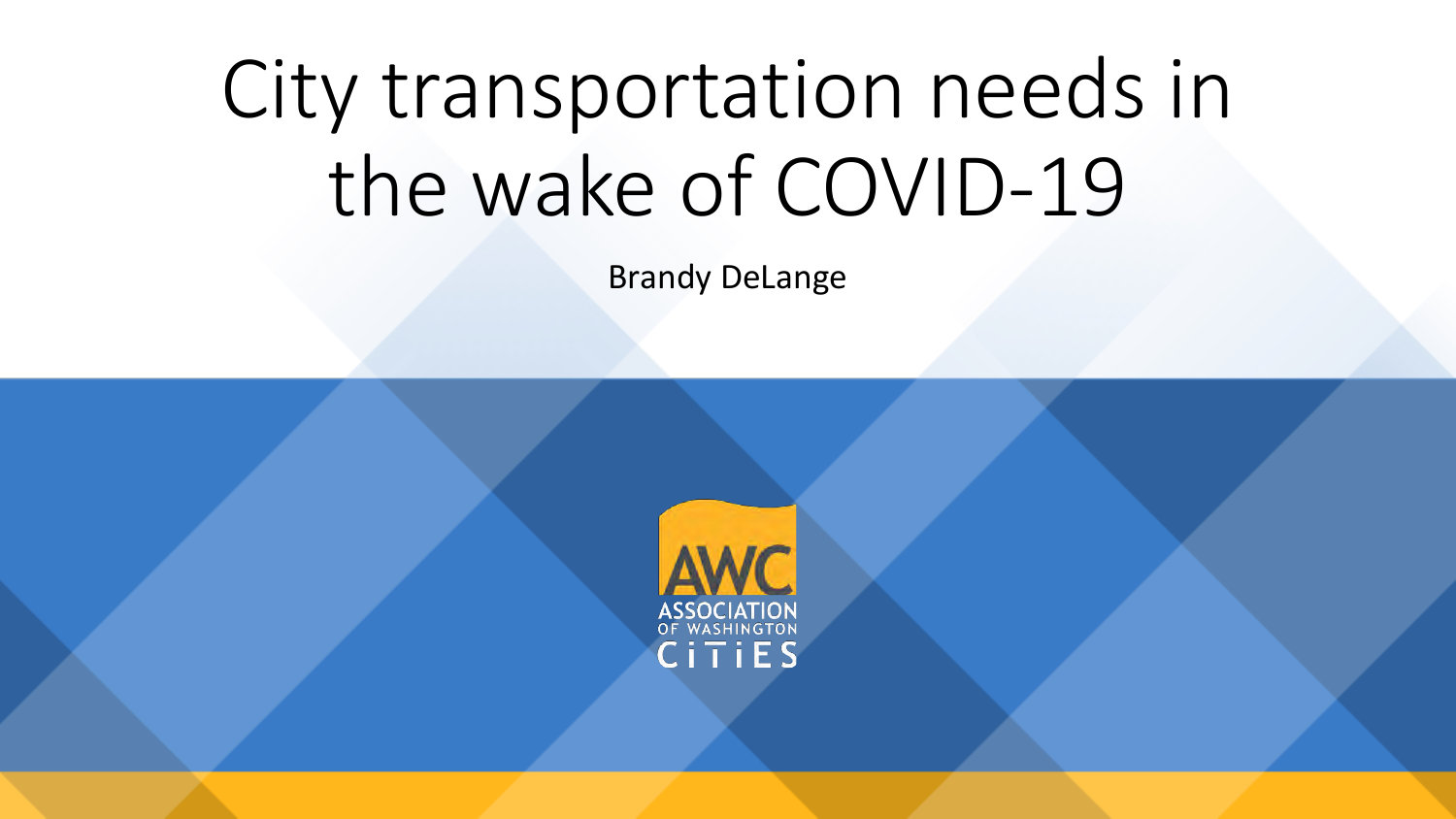### City Transportation Infrastructure Overview

City transportation funding



Source: JTC City Needs Assessment, 2019

- The majority of city street funding comes from local resources
- Cities are tasked with maintaining 26% of all statewide travel lanes
- 25,000 lane miles of streets
- 750 bridges

**Local Funding Sources:** Property Tax, Sales and Use Tax, B&O Tax, Utility Tax **State Funding Sources:** Commerce, TIB, FMSIB, Gas tax distributions **Federal Sources:** Local Bridge Program, Highway Safety Improvement Program

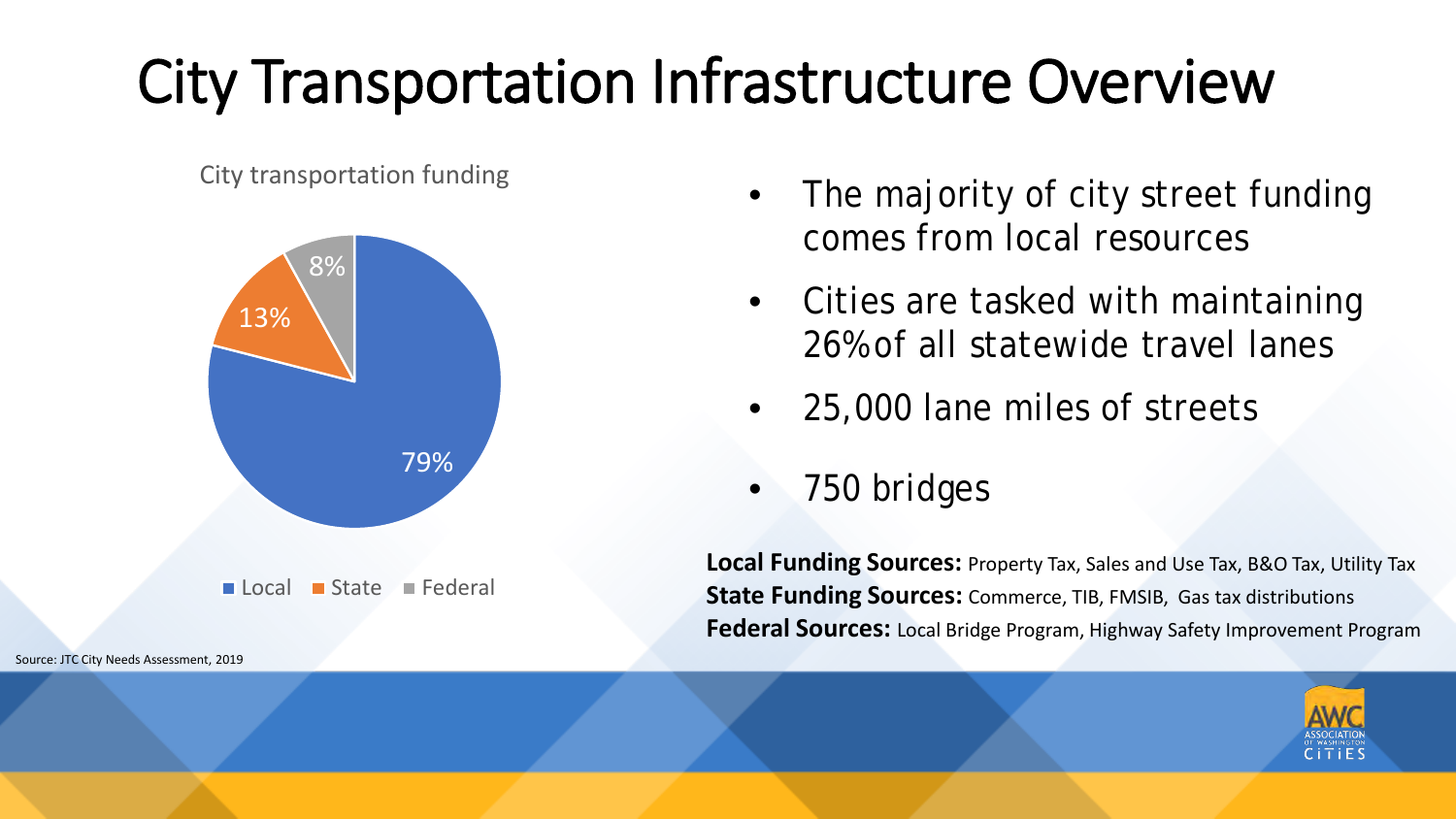#### City streets are more than pavement - a typical urban mile costs \$16 million

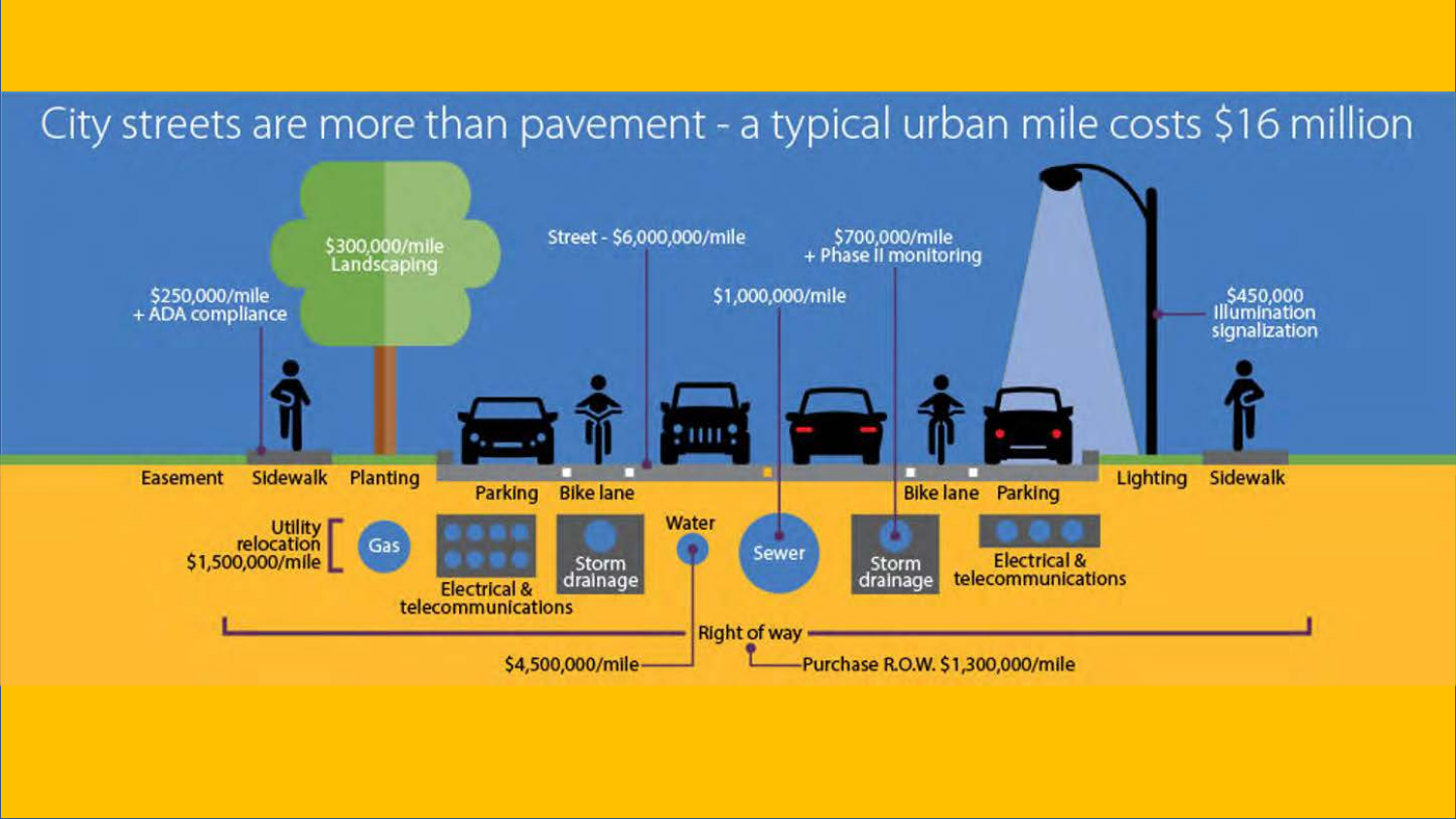#### City Transportation Expenditures



- Trends in city spending indicate significant structural deficit
- Maintenance and operation costs continue to grow while funding sources are limited
- Cities must spend less on capital and preservation projects, despite the critical need

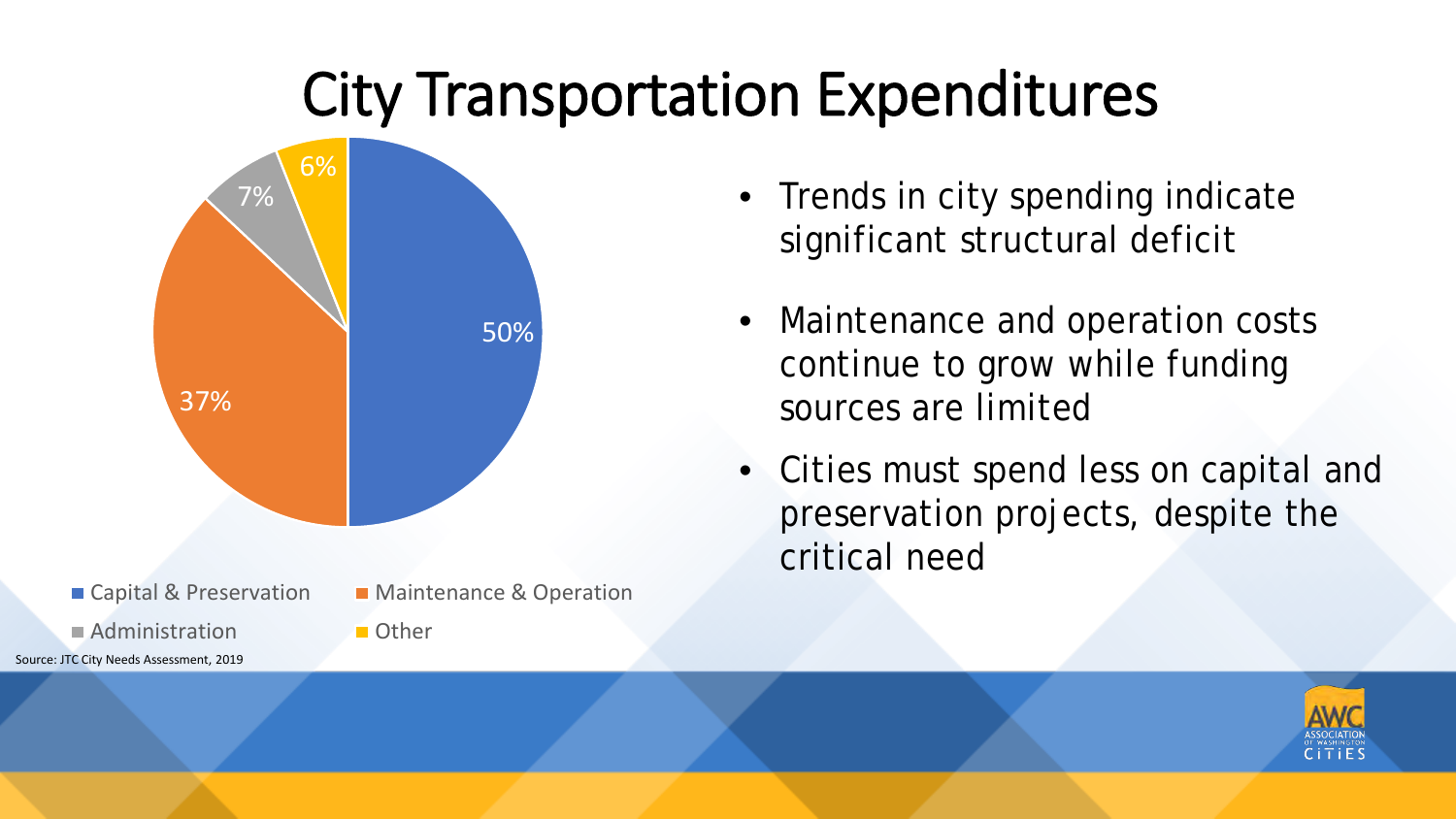### Impacts on City Transportation Systems due to COVID-19

- AWC surveyed members in June and November 2020
- **42%** of cities indicated that state investment into local transportation infrastructure is their top policy priority for 2021
- Many cities anticipate and are responding to significant declines in revenue:
	- **60%** of cities anticipate significant decrease in fuel taxes
	- **68%** of cities have cancelled or postponed capital projects, as of November 2020
	- **56%** of cities have begun to use or are considering using capital reserves within the next year

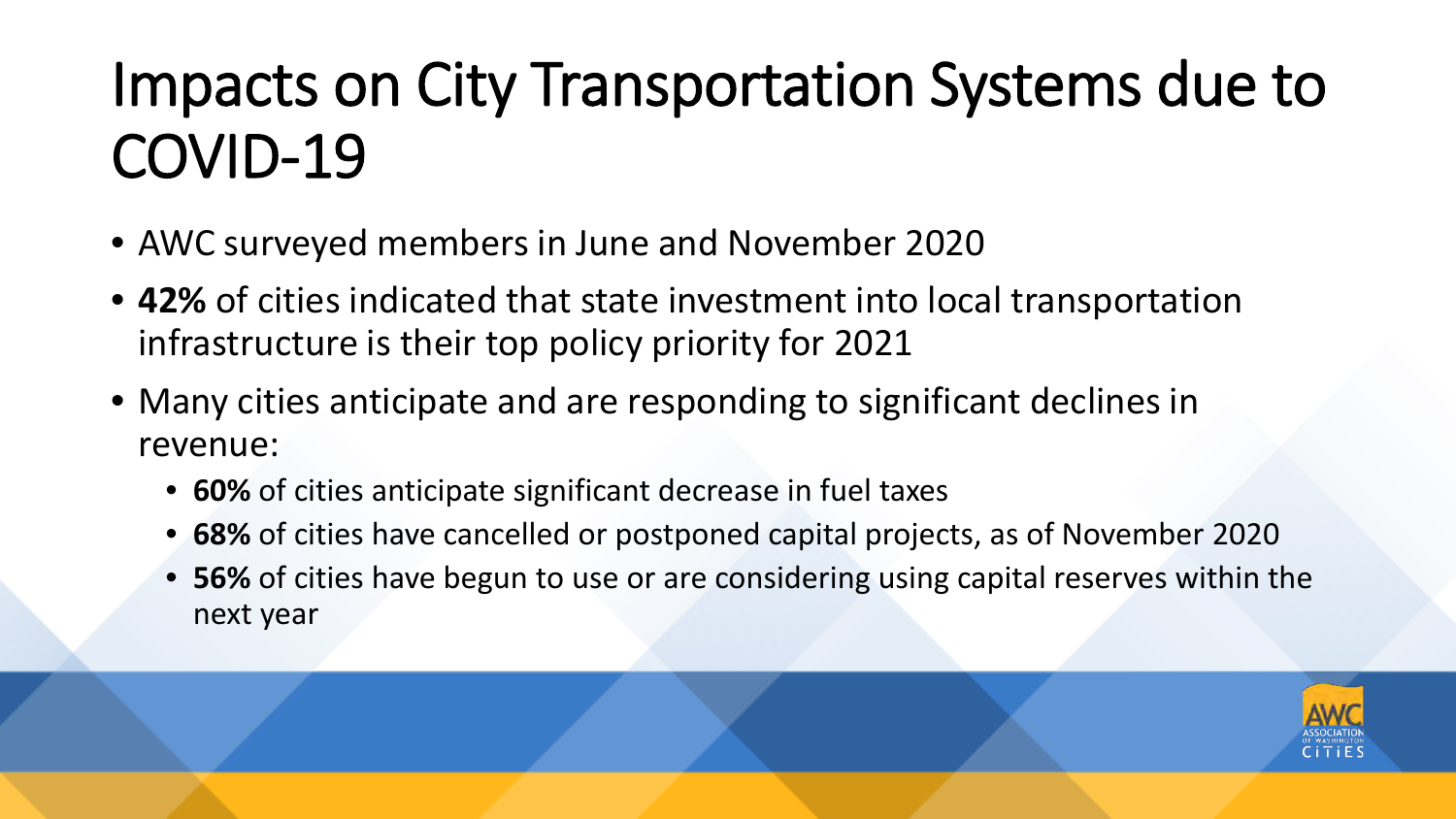#### Uncertainty for State and Local Transportation Revenues

- Financial impacts of COVID-19 on state and local economies
	- The state anticipated transportation revenue losses from the 2019-21 biennium to total over \$115 million
	- State transportation revenues through FY 2020 were 10% lower than FY 2019
- Cities anticipated similar revenue shortfalls
	- Decline in ridership
	- Local revenue sources continue to decline
	- Decreased grant availability

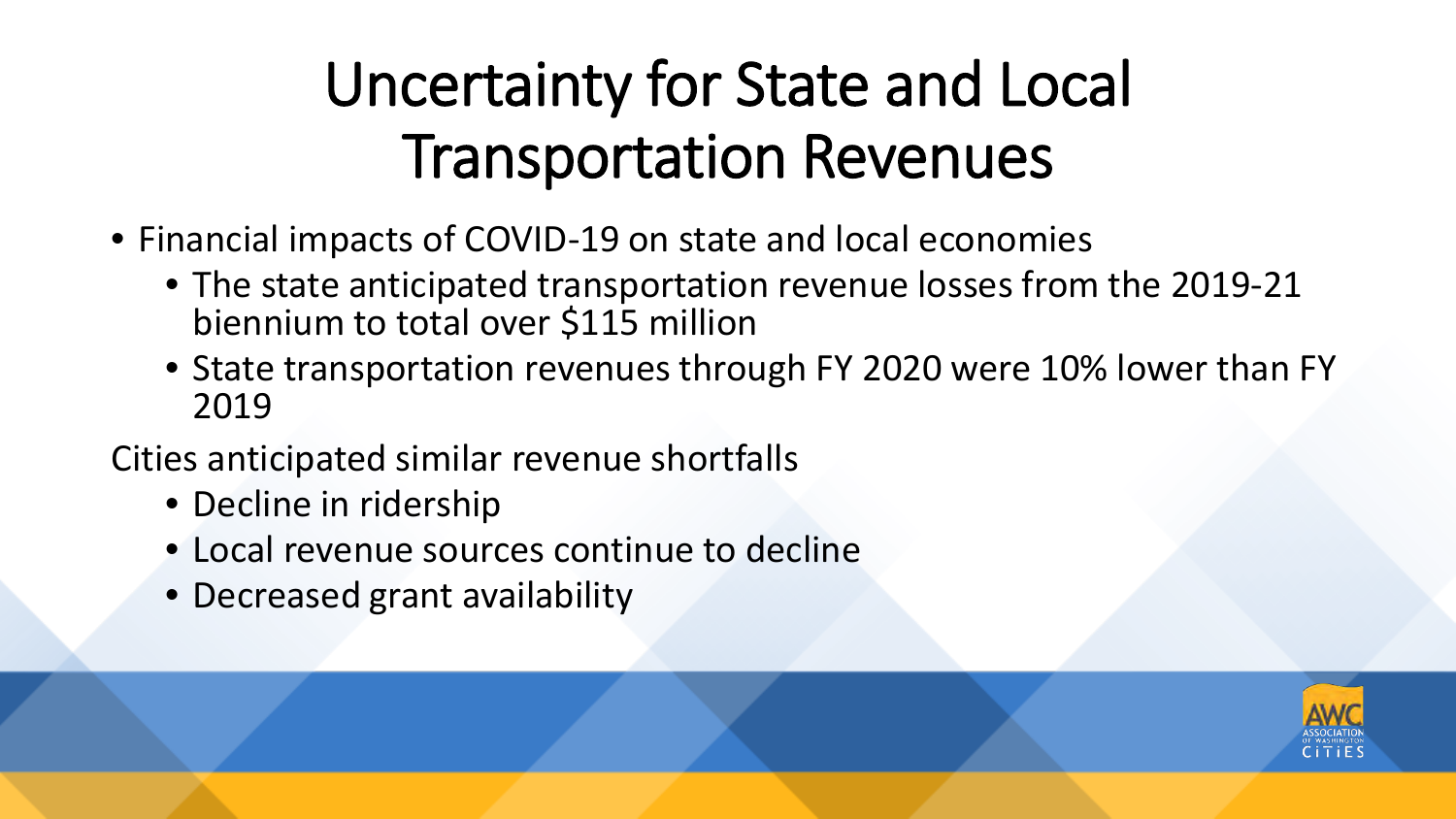## Projected impacts to city revenues

#### Percentage of Cities Reporting FY 2021 Revenue Loss by Impact on Budget

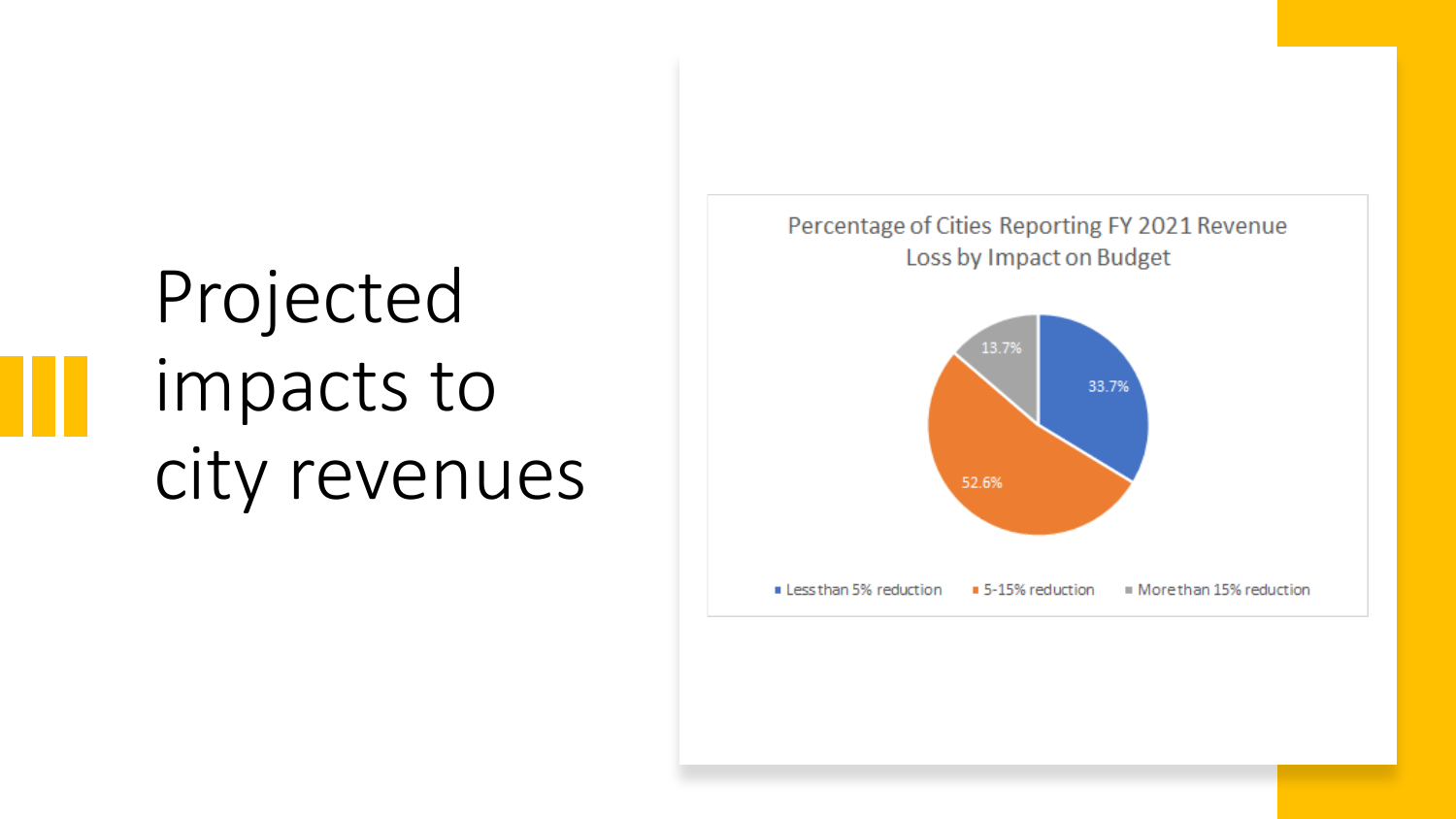Realized impacts to city revenues Percentage of cities reporting FY 2021 revenue loss by impact on budget



**Less than 5% reduction**  $\blacksquare$  **5-15% reduction**  $\blacksquare$  More than 15% reduction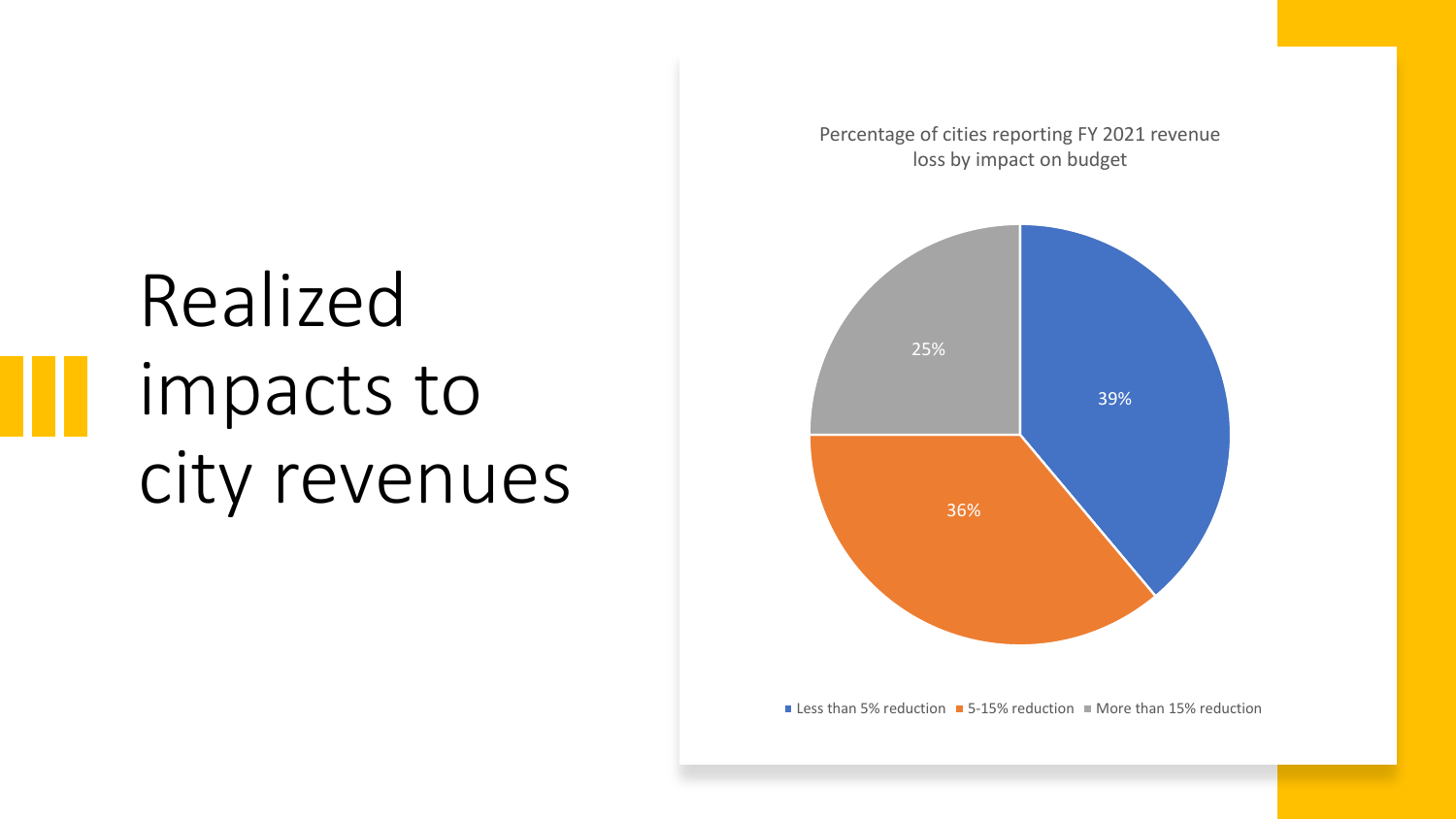City budgetary policies used in 2020 as response to COVID-19



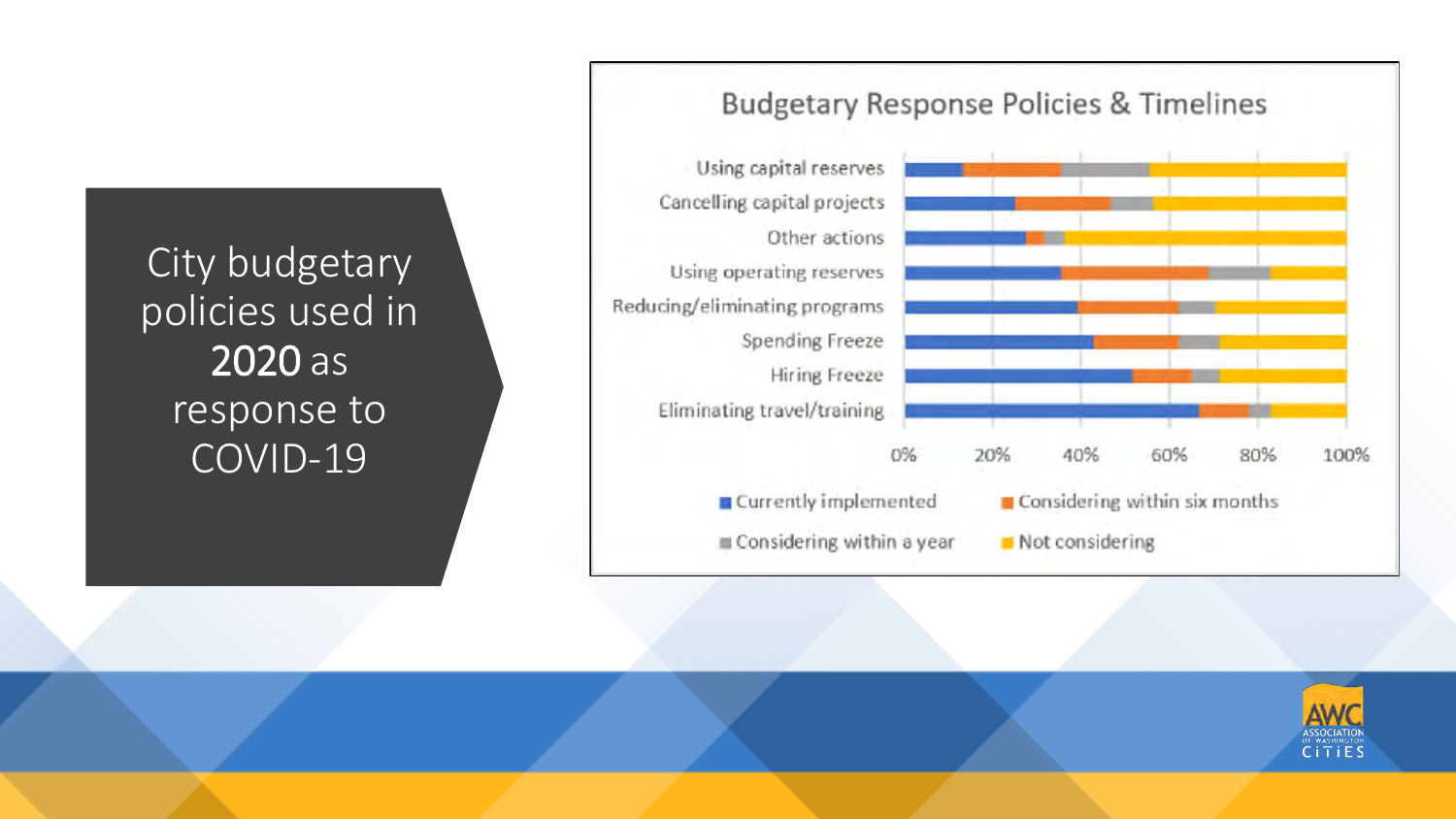City budgetary policies used in 2021 as response to COVID-19



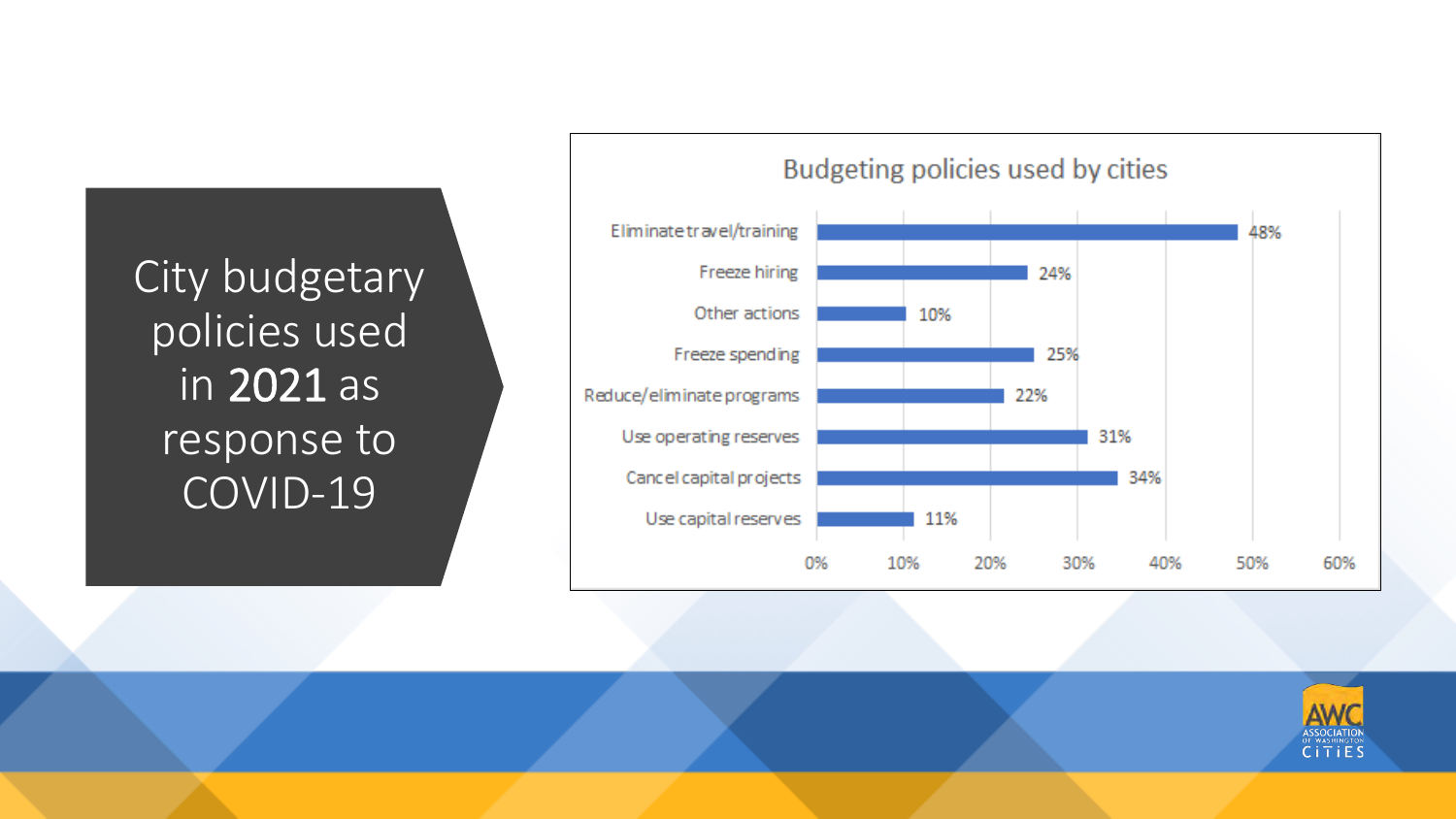## Looking Ahead to the Accessible, Equitable, Multimodal Future

- Increased, **dedicated funding sources** and incentives for transportation preservation and maintenance
- Continued funding for **competitive grant opportunities**, including TIB, FMSIB, WSDOT's Local Program
- Development of **equity-based transportation goals** in contracting, decision-making opportunities, and **multimodal capital investments**

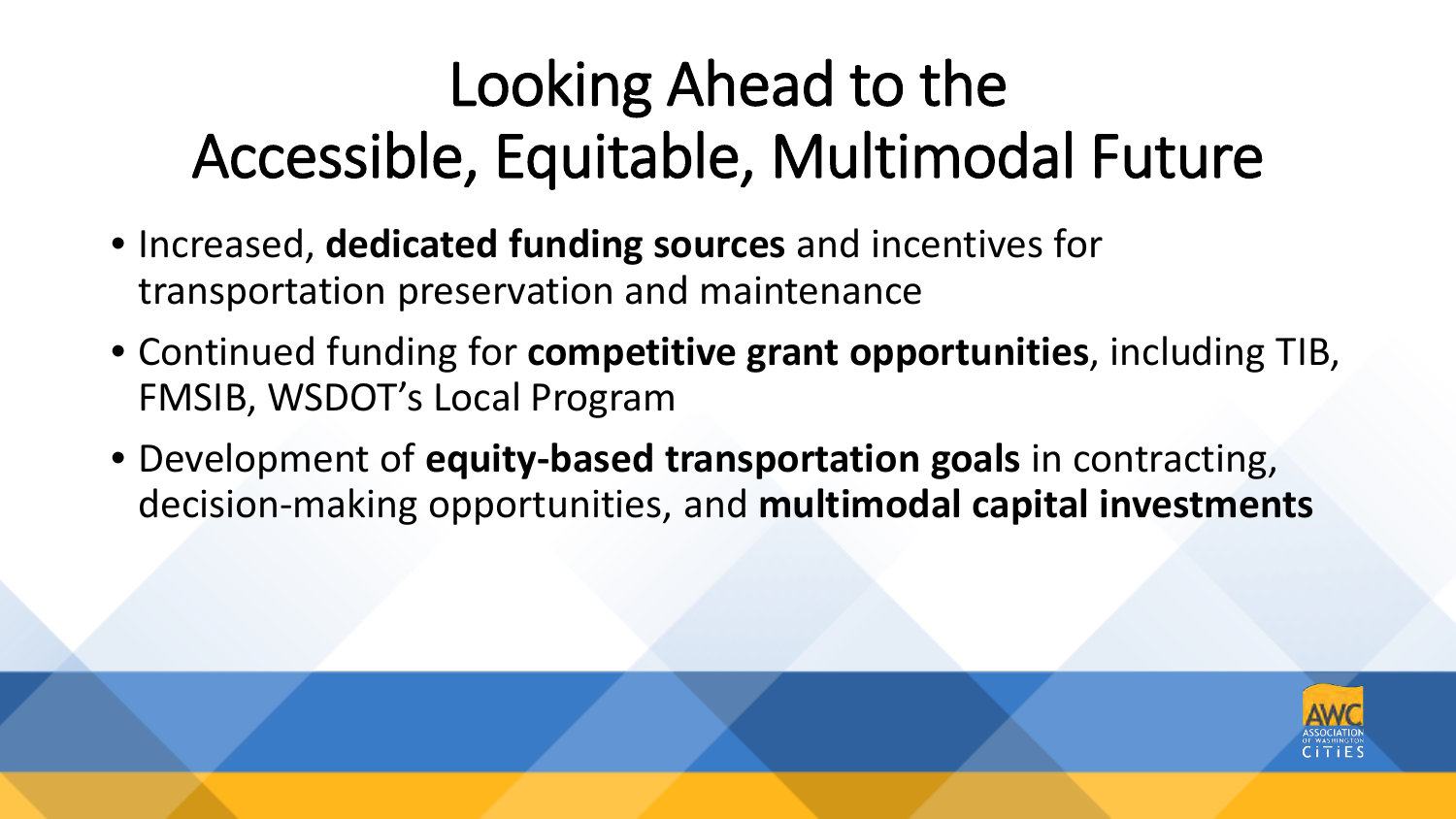#### Looking ahead to the 2022 session:

- Support a **New Transportation Package** with an emphasis on maintenance and preservation funding, that provides an equitable level of local funding
- Support **expanded local authority** for Transportation Benefit Districts to allow for continued use of the sales tax funding tool beyond the current term limits